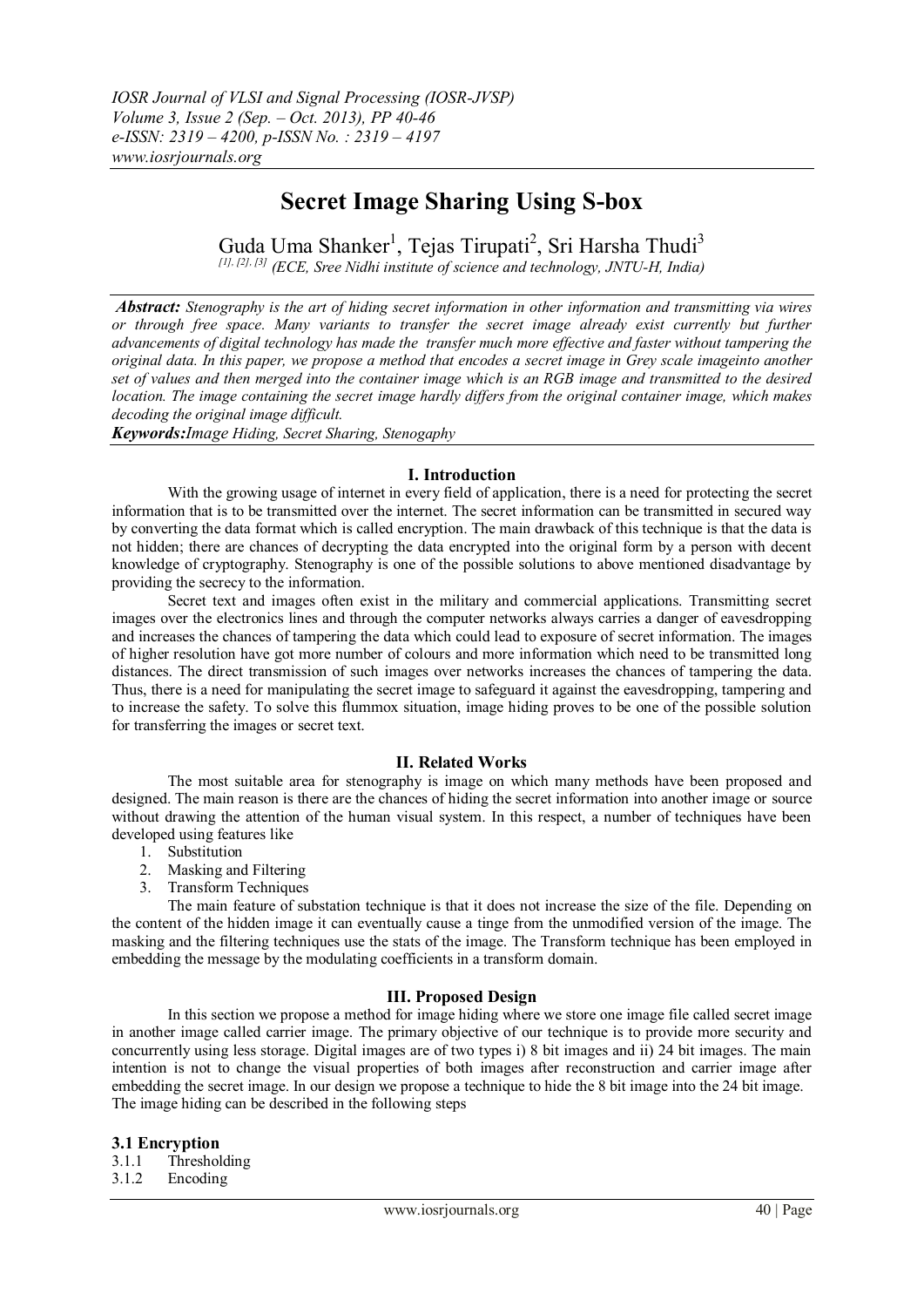# 3.1.3 Scrambling

3.1.4 Embedding

# **3.2 Decryption**

3.2.1 De-embedding 3.2.2 De-scrambling 3.2.3 Decoding

The above steps are explained in detail below:

#### **3.1 Encryption**

### **3.1.1 Thresholding:**

The carrier image pixels need to be manipulated before it is further used for embedding the secret image; the Thresholding values are dependent on the encoding technique usage. According to this proposed design the image lower pixel value is set at 8 and the maximum value is set at 247 .i.e. the pixel values above 247 are set at 247 and for pixel values which are less than 8 are set at 8.

#### **3.1.2 Encoding:**

The grey value of the particular pixel is converted into the 8-bit binary representation, thus the grey value is converted into 8 bits, which is further divided into two parts of 4 bits each. The pixel value in the grey scale is converted into the 8 bit and the every four bit is encoded using the following look up table. The following table is used for encoding

| Table1. Look up table |                          |
|-----------------------|--------------------------|
| <b>Binary Number</b>  | <b>Equivalent Number</b> |
| 1000                  | -7                       |
| 1001                  | -6                       |
| 1010                  | $-5$                     |
| 1011                  | $-4$                     |
| 1100                  | $-3$                     |
| 1101                  | $-2$                     |
| 1110                  | $-1$                     |
| 0000                  | $\mathbf{0}$             |
| 0001                  |                          |
| 0010                  | $\overline{2}$           |
| 0011                  | 3                        |
| 0100                  | 4                        |
| 0101                  | 5                        |
| 0110                  | 6                        |
| 0111                  | 7                        |
| 1111                  | 8                        |

### **3.1.3 Scrambling**

To increase the security and minimizing detecting the secret image, we randomize the pixel instead of directly embedding the image into the carrier image after encoding it. Many scrambling techniques are known, but both the ends of the communication must decide which one to use. The chaos process is done in such a way that the whole image is divided into two blocks and the horizontal pixels are scrambled the above process is repeated for the divided two blocks; it is carried till the block size becomes 2. After the horizontal pixels are scrambled the same procedure is carried out for the vertical columns.

### **3.1.4 Embedding**

Every pixel of the secret image is spit into two halves and encoded based on above the lookup table and added to the carrier image's pixel value the second half of the secret image pixel can be added to any other plane of the RGB plane or any other location in the same plane or in the any other plane and the rest of the pixel values follows that above sequence. Thus, the final image is ready.

### **3.2 Decryption**

### **3.2.1 .De-embedding**

It is done by subtracting the carrier image pixel value from the final image pixel value. If the carrier image pixel value is higher than the final image pixel value, the obtained value needs to be complemented to get the original value and a flag is added. If the final image value is greater than the carrier image value, the obtained value is true in nature and no flag is added.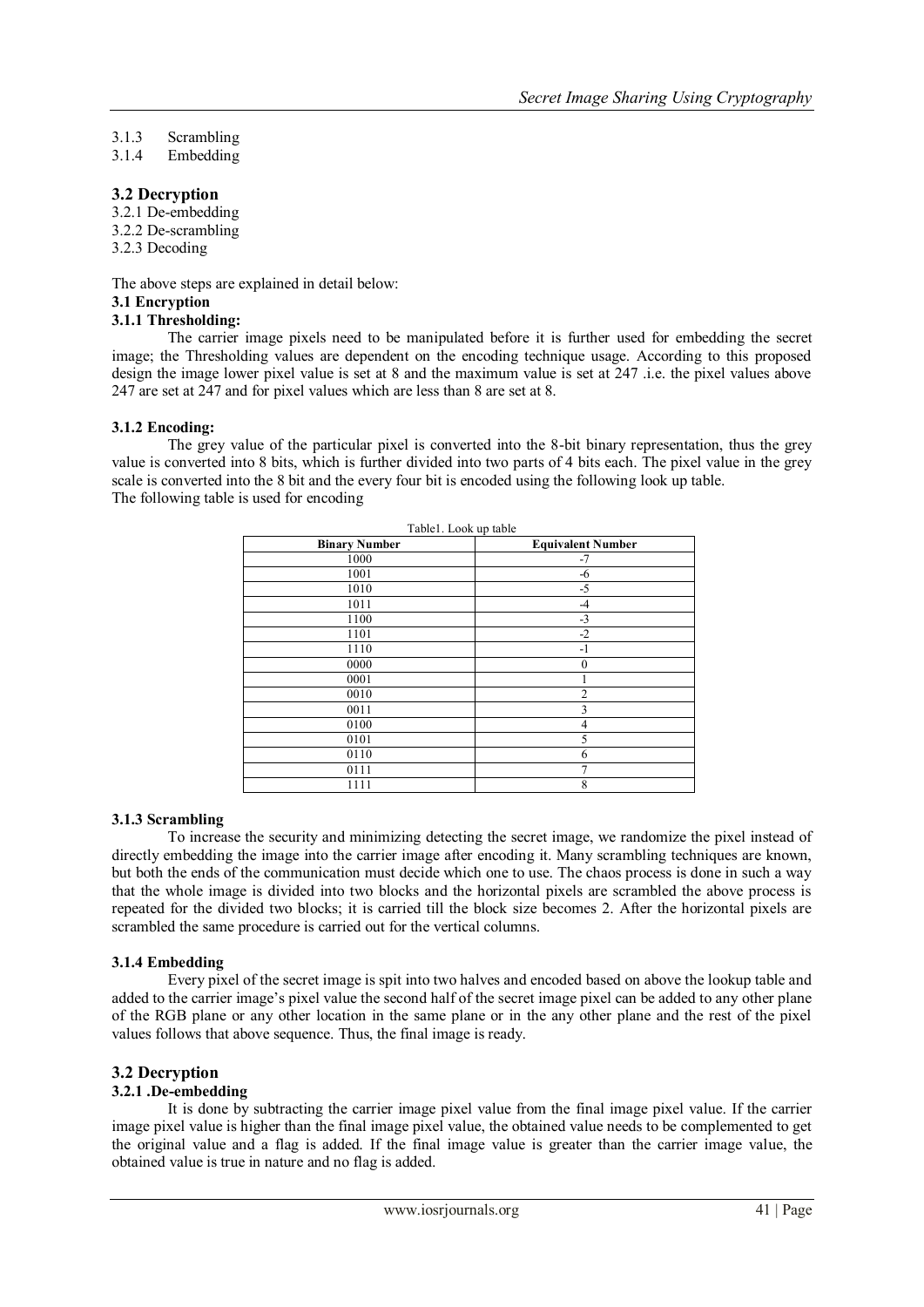# **3.2.2 De-scrambling**

Depending on the scrambling technique agreed by the both the ends of communicating parties, we apply the same scrambling technique in reverse way to decode the secret image.

### **3.2.3 Decoding**

Depending on the values obtained from the de-embedding stage, each encoded value is replaced with the equivalent binary representation obtained from the above look up table, and the values with the flag are bit complemented. The first half is added back to the second half pixel value with the necessary multiplications i.e. by converting the binary number to the decimal values.

#### **Flow chart:**

Encoding:



The above process is illustrated below, using the pixel values which are a part of my test image. Let the initial values of the carrier images (RGB image) can be seen from table 2

Decoding: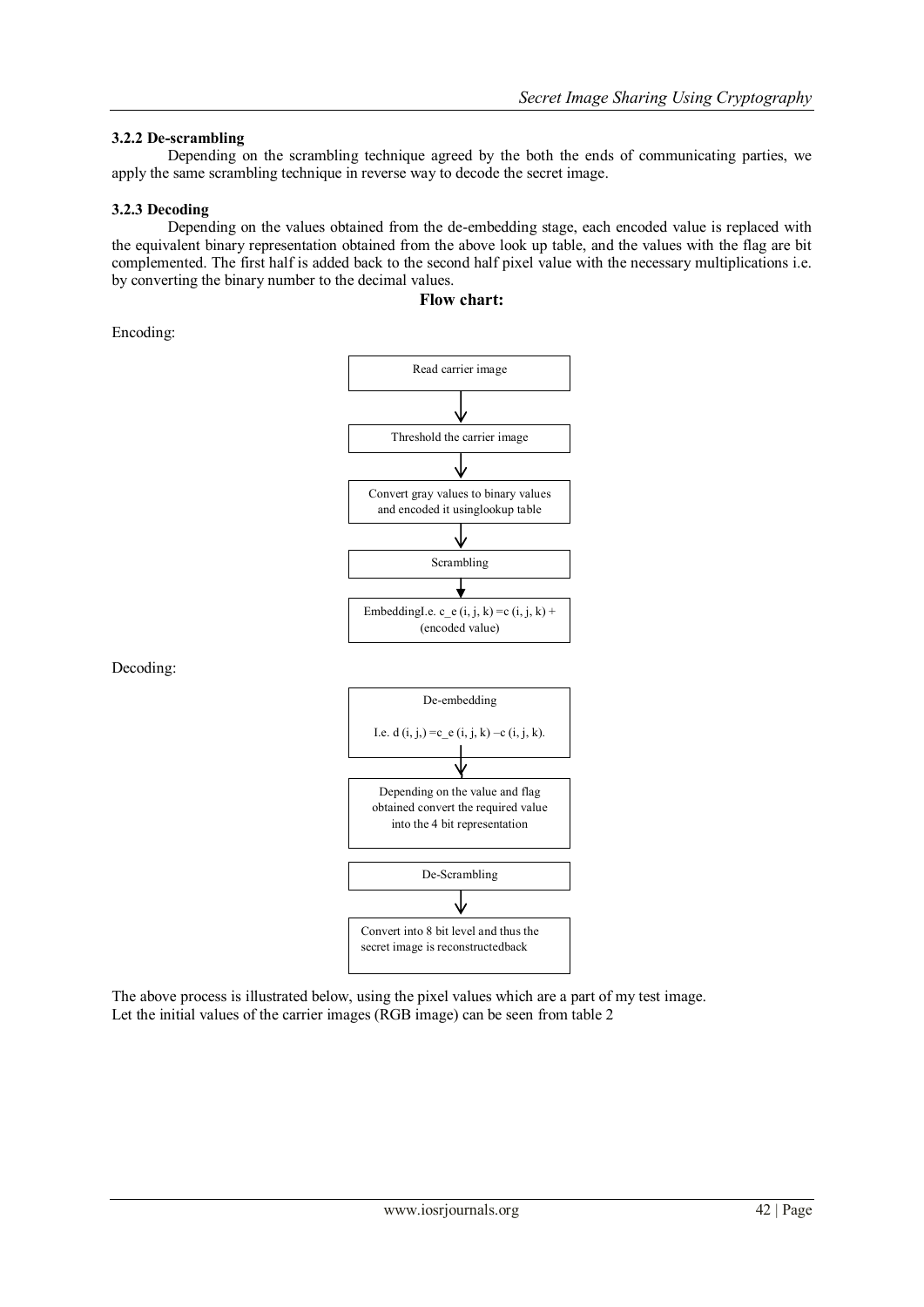|  | Secret Image Sharing Using Cryptography |  |  |  |  |
|--|-----------------------------------------|--|--|--|--|
|--|-----------------------------------------|--|--|--|--|

|       |                       | Table 2 Initial values of Carrier Image |     |                         |            |           |
|-------|-----------------------|-----------------------------------------|-----|-------------------------|------------|-----------|
| Plane | <b>Initial values</b> |                                         |     | <b>Threshold values</b> |            |           |
|       | 123<br>213            | 245<br>250<br>26                        |     | 123<br>213              | 245        | 245<br>26 |
| 1.(R) | 55<br>34              | 8<br>$\overline{2}$<br>$\boldsymbol{0}$ |     | 55<br>34                | 8          | 8<br>8    |
|       | 213<br>254            | 9<br>25<br>4                            |     | 213<br>245              | 25         | 8<br>9    |
|       | 85<br>96              | $\overline{7}$<br>250<br>54             |     | 85<br>96                | 245        | 8<br>54   |
|       | 25<br>45              | 8<br>9<br>246                           |     | 45<br>25                | 8          | 9<br>245  |
|       |                       |                                         |     |                         |            |           |
|       | 12<br>21              | 24<br>252                               | 25  | 12<br>21                | 24         | 25<br>245 |
| 2.(G) | 50<br>32              | 96<br>45<br>06                          |     | 50<br>32                | 08         | 45<br>96  |
|       | 32<br>245             | 8<br>89<br>90                           |     | 32<br>245               | 8          | 90<br>89  |
|       | 85<br>96              | 25<br>58<br>70                          |     | 85<br>96                | 25         | 70<br>58  |
|       | 25<br>40              | 99<br>80                                | 255 | 25<br>40                | 80         | 99<br>245 |
|       |                       |                                         |     |                         |            |           |
|       | 8<br>20               | 25<br>25<br>25                          |     | 8<br>20                 | 25<br>25   | 25        |
|       | 30<br>50              | 60<br>96<br>44                          |     | 50<br>30                | 60<br>96   | 44        |
| 3.(B) | 250<br>30             | 20<br>89<br>30                          |     | 245<br>30               | 30<br>20   | 89        |
|       | 9<br>86               | 75<br>27<br>56                          |     | 9<br>86                 | 27<br>56   | 75        |
|       | 28<br>124             | 158<br>158<br>250                       |     | 28<br>124               | 158<br>158 | 245       |
|       |                       |                                         |     |                         |            |           |

 $Table 2$  Initial values of  $Corr<sub>ox</sub>$  In

Let the secret image pixel values are as follows, along with its binary representation.

| Table3. Encoding process for an image as are follows. |  |
|-------------------------------------------------------|--|
|-------------------------------------------------------|--|

| $14000$ . Encountry process for an image as are follows. |                                         |                  |                                         |                                                   |                                                                                                                            |                                       |                                                     |                      |                                                              |                   |
|----------------------------------------------------------|-----------------------------------------|------------------|-----------------------------------------|---------------------------------------------------|----------------------------------------------------------------------------------------------------------------------------|---------------------------------------|-----------------------------------------------------|----------------------|--------------------------------------------------------------|-------------------|
| Initial values                                           | 121<br>25<br>12<br>8<br>48              |                  | 120<br>63<br>$\overline{2}$<br>9<br>255 | 5<br>25<br>$\mathfrak{Z}$<br>$\overline{4}$<br>89 | $\overline{2}$<br>45<br>45<br>89<br>45                                                                                     | 8<br>89<br>2<br>12<br>6               |                                                     |                      |                                                              |                   |
| Binary representation                                    |                                         |                  |                                         |                                                   | 01111001 01111000 00000101 00000010<br>00011001 00111111 00011001 00101101 01011001<br>00001000 00001001 00000100 01011001 |                                       |                                                     | 00001000<br>00001100 |                                                              |                   |
| <b>Encoded values</b>                                    |                                         |                  | 7                                       |                                                   | 00110000 11111111 01011001 00101101 00000110<br>$-7$ 0                                                                     | 5                                     | $\boldsymbol{0}$                                    | 2                    | $\boldsymbol{0}$                                             |                   |
|                                                          | 1<br>$\overline{0}$<br>$\boldsymbol{0}$ |                  | $-7$ 0                                  | $-3$ 0 2<br>$-6$                                  | $-6$ 3 8 1<br>$\mathbf{0}$                                                                                                 | $-6$<br>$0 \quad 3$<br>4 <sup>1</sup> | $\overline{2}$<br>$\overline{2}$<br>$5\overline{)}$ | $-6$<br>$-2$<br>$-6$ | $5\overline{)}$<br>$\overline{0}$<br>$\overline{\mathbf{0}}$ | $-6$<br>1<br>$-3$ |
|                                                          | 3                                       | $\boldsymbol{0}$ | 8                                       | 8                                                 | 5                                                                                                                          | $-6$                                  | 2                                                   | $-6$                 | $\theta$                                                     | 6                 |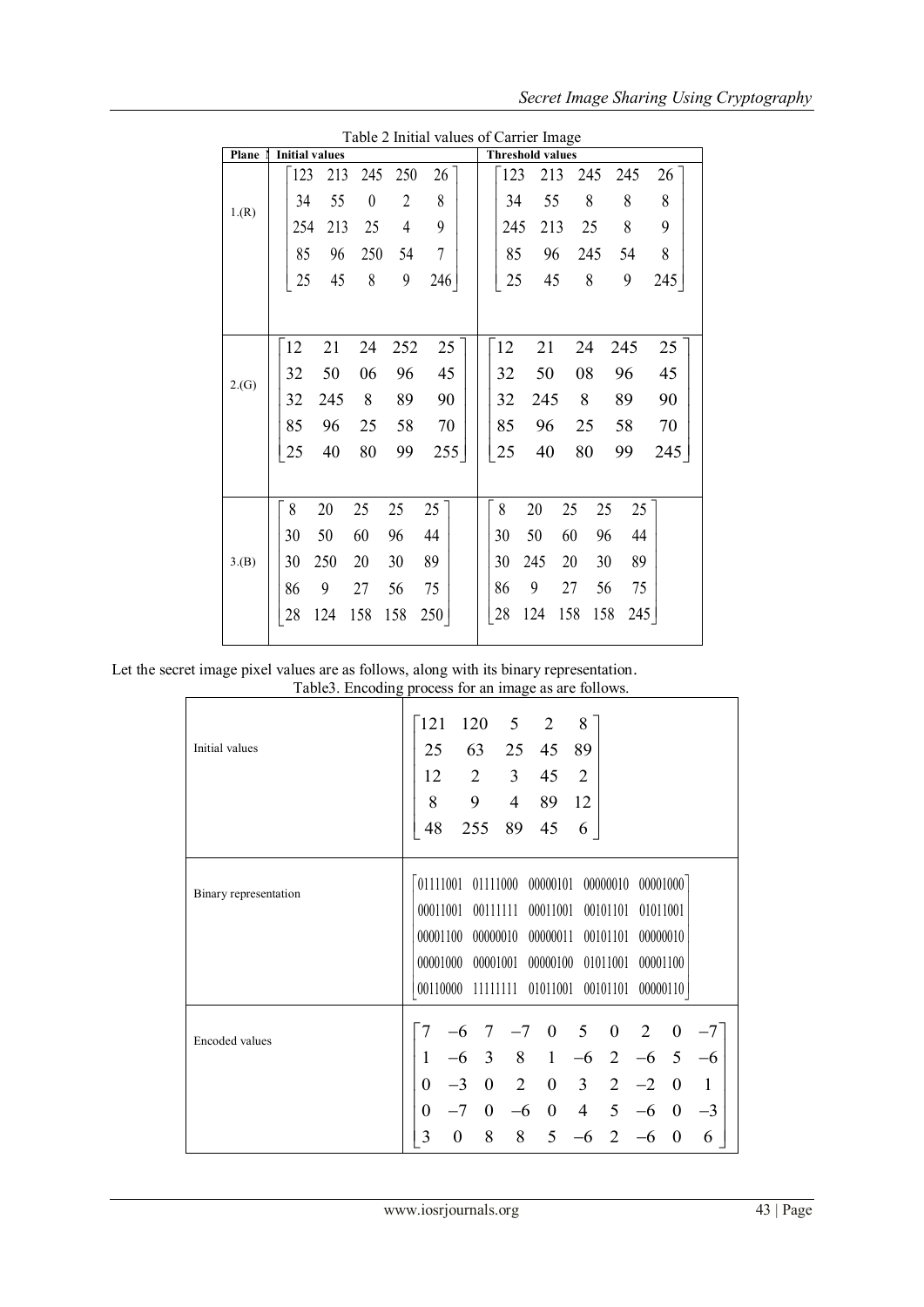| Column scrambling                | $\theta$         | $-7$                                                              |                      | $2 \t 0 \t 5$    |                |                | $-7$ 0         | $-6$                    | $\tau$           | $-6$             |
|----------------------------------|------------------|-------------------------------------------------------------------|----------------------|------------------|----------------|----------------|----------------|-------------------------|------------------|------------------|
|                                  |                  | 5 <sup>5</sup>                                                    | $-6$ $-6$ $-6$ 2 8 1 |                  |                |                |                | $3 \quad 1$             |                  | $-3$             |
|                                  |                  |                                                                   |                      |                  |                |                |                | $0\quad 0$              |                  | $-3$             |
|                                  |                  |                                                                   |                      |                  |                |                |                |                         |                  | $0 -7$           |
|                                  |                  | $0$ 1 -2 3 2 2 0 0<br>$0$ -3 -6 4 5 -6 0 0<br>$0$ 6 -6 -6 2 8 5 8 |                      |                  |                |                |                | 8                       | $\overline{3}$   | 0 <sub>1</sub>   |
|                                  |                  |                                                                   |                      |                  |                |                |                |                         |                  |                  |
| Final scrambled values           | 5                | $-6$                                                              | $-6$                 | $-6$ 2           |                | $8\,$          | $\overline{1}$ | 3                       | $\mathbf{1}$     | $-3$             |
|                                  |                  | $\overline{0}$                                                    |                      | $-6$ 4 5 $-6$    |                |                | $\overline{0}$ | $\overline{\mathbf{0}}$ | $\mathbf{0}$     | $-7$             |
|                                  |                  | $0 \t 6 \t -6 \t -6 \t 2 \t 8 \t 5 \t 8$                          |                      |                  |                |                |                |                         | $\overline{3}$   | $\boldsymbol{0}$ |
|                                  | $\overline{0}$   |                                                                   | $1 -2 3 2$           |                  |                | $\overline{2}$ | $\overline{0}$ | $\boldsymbol{0}$        | $\boldsymbol{0}$ | $-3$             |
|                                  | $\boldsymbol{0}$ | $-7$                                                              | 2                    | $\boldsymbol{0}$ |                | $5 - 7$        | $\mathbf{0}$   | $-6$                    | $\tau$           | $-6$             |
|                                  |                  |                                                                   |                      |                  |                |                |                |                         |                  |                  |
|                                  | 130              |                                                                   | 207                  |                  | 252            |                | 238            |                         |                  | 6                |
| After embedding to plane $1(R)$  |                  | 35                                                                |                      | 49               | 11             |                |                | 16                      |                  | 9                |
|                                  |                  | 245                                                               |                      | 210              | 25             |                | 10             |                         |                  | 9                |
|                                  |                  |                                                                   |                      | 85 89            |                | 245            |                | 48                      |                  | 8                |
|                                  |                  | 28                                                                | 45                   |                  | 16             |                | 15             |                         |                  | 250              |
|                                  |                  |                                                                   |                      |                  |                |                |                |                         |                  |                  |
| Embedded values to plane $2.(G)$ |                  | 17                                                                |                      | 21               |                | 26             |                | 245                     |                  | 18               |
|                                  |                  | 28                                                                | 52                   |                  | $\overline{2}$ |                | 101            |                         | 39               |                  |
|                                  |                  | 35<br>247                                                         |                      |                  | 6              |                | 89             |                         | 91               |                  |
|                                  |                  | 89                                                                | 101                  |                  | 19             |                | 58             |                         | 67               |                  |
|                                  |                  | 19                                                                | 42                   |                  | 74<br>99       |                |                | 251                     |                  |                  |

# **IV. Experimental Results**

The above process is implemented and the following results were obtained. The following is the secret image which needs to be transmitted



Fig 1. Secret Image to be transmitted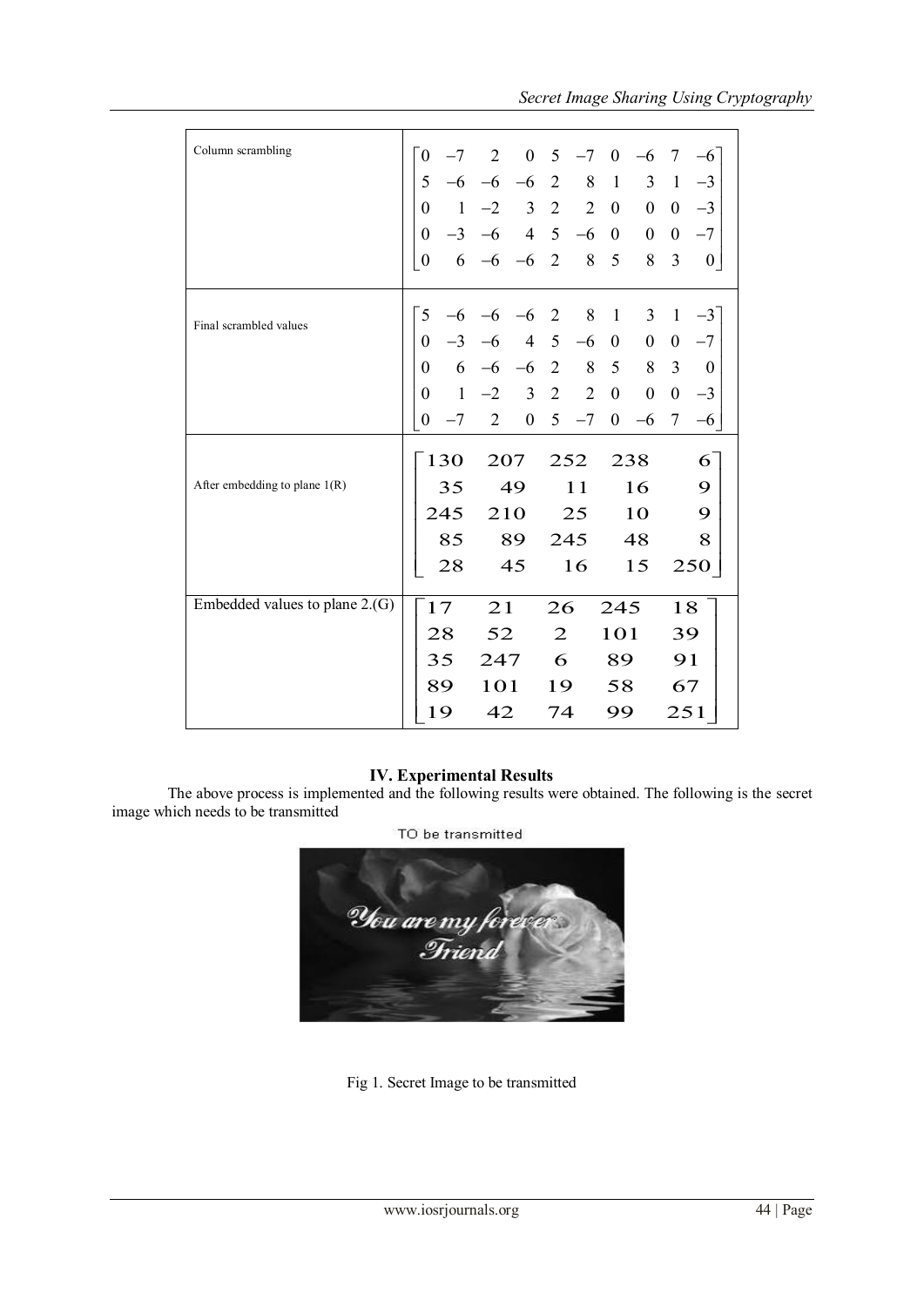The following are different carrier images



Fig 2. Carrier Image (1)



Fig 3. Carrier Image(2) The images obtained after embedding the images are as follows



Fig 4. Embedded Image(2)



Fig 5. Embedded Image(1)